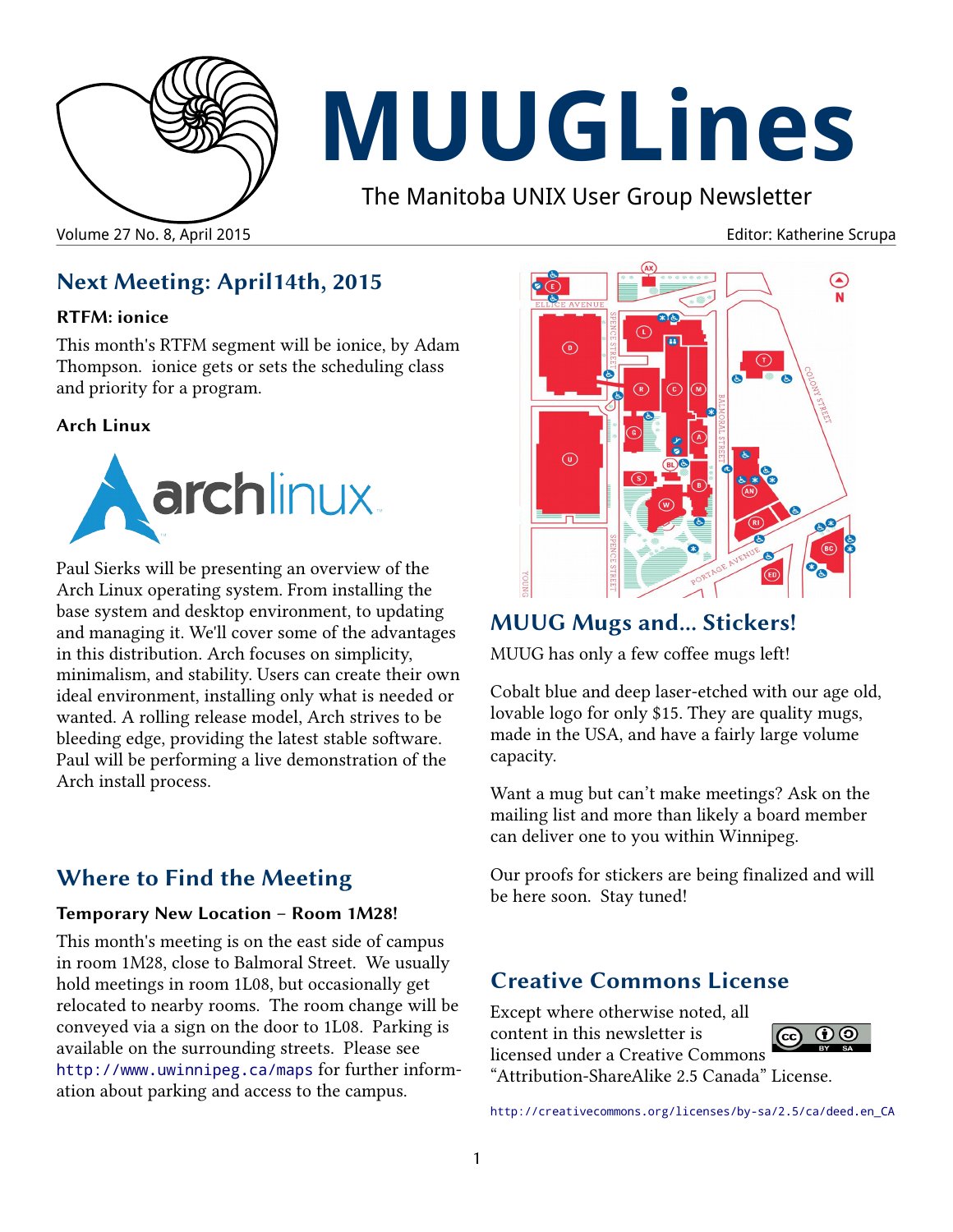# **Share Your Thoughts**

**WE WANT TO HEAR FROM** 

**YOU!** 



Please email MUUG with your comments and suggestions regarding the newsletter and the meetings. Whether it's criticisms or commendations, we want to hear from you. Specifically, what sort of material would you like to see and or hear/about.

Also, if you have a How-To or any other idea (and aren't ready to give a presentation at MUUG), an article is a great alternative! If you can write better than the editor(s), that's terrific; if you can't, submit it anyway and we'll get it into shape for publication. We know that many of you have some great ideas and lots of knowledge. Why not share?

Send an email to: **editor@muug.mb.ca**.

#### **Spread The Word!**

Do you have a friend or co-worker that has shown an interest in Unix, Linux, BSD, etc?

Bring them along to a meeting or at least tell them about us. The more the merrier!

#### **Linus Committed to Patching Things Up**

#### **http://www.linux.com/news/featured-blogs/158 jim-zemlin/815318-on-the-linux-kernels-codeof-conflict**

During the first week of March, over sixty kernel developers, including Linus Torvalds, signed off to include a simple Code of Conduct in the documentation.

Kernel development is notorious for being rife with colourful language and dialogue, and sometimes devolving from there. Although the conflict is inevitable, the Code specifically mentions personal insults, threats, and abuse as being unacceptable.

Complaints can be made to The Linux Foundation's Technical Advisory Board at tab@lists.linux-foundation.org, and they will oversee complaints process.

As a general recommendation, the Foundation suggests: 'Try to keep in mind the immortal words of Bill and Ted, "Be excellent to each other."'

#### **1002 Steam Games for Linux and Next-Gen Linux Driver API Developement**

**http://www.phoronix.com/scan.php? page=news\_item&px=Valve-Intel-Vulkan-Driver**

#### **http://www.phoronix.com/scan.php? page=news\_item&px=SteamOS-Linux-Games-1K**

LunarG (supported by Valve) has been developing a Linux Intel Vulkan driver. Vulkan is an OS-agnostic API initially referred to as the "next generation OpenGL initiative". The code is slated to go opensource and promises better performance than Mesaera drivers. The alpha Vulkan API is currently available so early-adopters can test their code. Deeper progress and possibly major version release is expected towards end of year.

Steam recently passed the 1000-title mark for Steam games on Linux, whereas less than a year ago it had passed the 500 mark. The Steam market share on Linux is only around 1%, but with developments like these, Steam is clearly committed to improving those numbers.

Better initial native development and support for new graphics cards will benefit Linux users with non-fps urges as well.

#### **New Release of BlackArch Linux for Penetration Testing**

#### **http://blackarch.org/downloads.html**

The tagline for this security distribution on every release seems to be "we have lots of tools!"

The 2015.03.29 release of BlackArch brags "over 1200 tools". BlackArch is a relative newcomer, but is out of beta as of last year. It can apparently be a little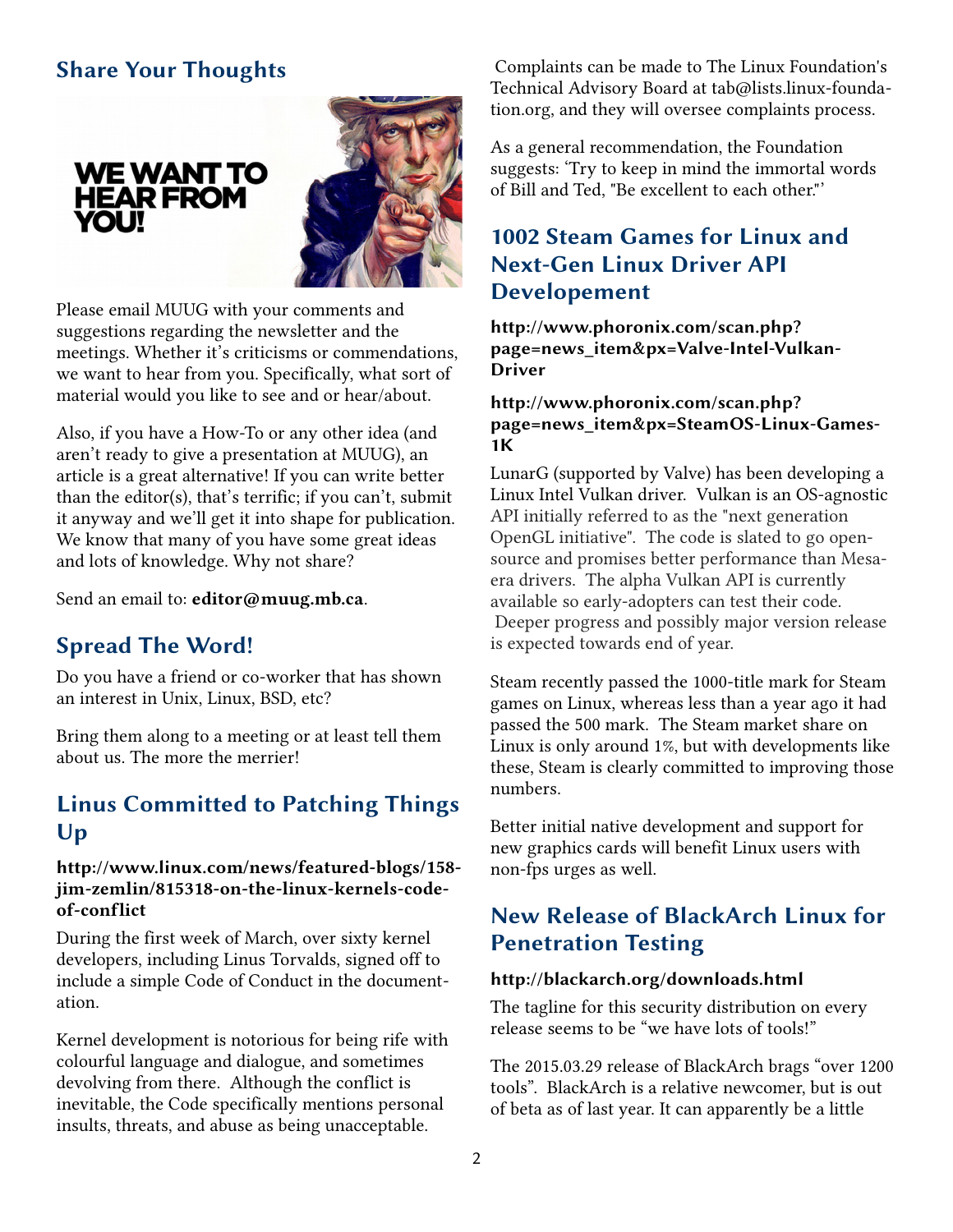difficult to install, but seasoned users should be able to get by.

Since it's based on Arch, the OS itself is lightweight. If you're new to penetration testing, the immense arsenal of i686 and x64 tools will give you a limitless tickle trunk of toys to play with and investigate.

On your own network, of course.

# **Canadian DRAM Class Action Deadline June 23, 2015**

Did you buy an electronic device with DRAM between April 1, 1999 and June 23, 2015? Claimants will receive at least \$20 per claim, and possibly more. Individuals, businesses and governmental entities may apply for the claim.

To complete the short form, go to https://themoneyismine.ca

A \$20 refund pays for your MUUG membership!

# **Speaking of DRAM…**

#### **http://googleprojectzero.blogspot.ca/2015/03/ex ploiting-dram-rowhammer-bug-to-gain.html**

Researchers were suspicious last year about an attack vector on DRAM memory dubbed "rowhammer". The idea is that higher-density memory cells are capable of having smaller charges, and are vulnerable to lower operational noise margins. Activity in the cells that are physically close to others can cause disturbance errors in the memory. The problem was originally thought to be only a reliability problem.

However, there is potential for exploits. A memory cell has an even greater potential to be manipulated if it's physically attacked from more than one side. Purposeful "noise" results in the ability to flip bits in memory *even though those memory cells have not been directly accessed.*

Researchers Mark Seaborn and Thomas Dullien via Google Project Zero indicated two actual working exploits March 9, 2015. In one exploit, they were able to accomplish kernel privilege escalation by manipulating a page table entry which results in read/write access to all of physical memory.

# **Pebble Watch vs Apple Watch – Go!**

**http://www.zdnet.com/article/five-things-thepebble-time-can-do-that-the-apple-watch-cant/**

|                             | Pebble                                                                                                                                                                                                                        | Apple                                                                                                                     |
|-----------------------------|-------------------------------------------------------------------------------------------------------------------------------------------------------------------------------------------------------------------------------|---------------------------------------------------------------------------------------------------------------------------|
| <b>OS</b><br><b>Support</b> | iOS and Android.<br>Blackberry and<br>Windows phone<br>using 3rd-party<br>apps.                                                                                                                                               | iOS                                                                                                                       |
| <b>Battery</b><br>Life      | 7 days (Pebble<br>Time)<br>10 days (Pebble<br>Steel)                                                                                                                                                                          | 18 hours (As<br>with all usage<br>stats, YMMV.<br>Remember to<br>charge your<br>wristwatch at<br>every oppor-<br>tunity.) |
| Watchban<br>d               | Standard inter-<br>changeable 22mm<br>band. Five bucks at<br>Canuckistan Tire, if<br>you like, or take a<br>rad one from your<br>Swatch.                                                                                      | Proprietary<br>Apple bands are<br>\$49 to \$449.                                                                          |
|                             | Pedometer Able to use with<br>open fitness<br>systems (currently<br>Misfit and Jawbone<br>UP).                                                                                                                                | Works with<br>Apple HealthKit<br>only (with no<br>known ability to<br>export data to<br>other systems.)                   |
| via Smart<br>straps         | <b>Expansion Straps embedded</b><br>with devices aid in<br>further comple-<br>mentary<br>development<br>Developers can add<br>GPS, NFC, longer<br>battery life, and<br>more to extend the<br>features of the<br>watch itself. | Not so much.                                                                                                              |